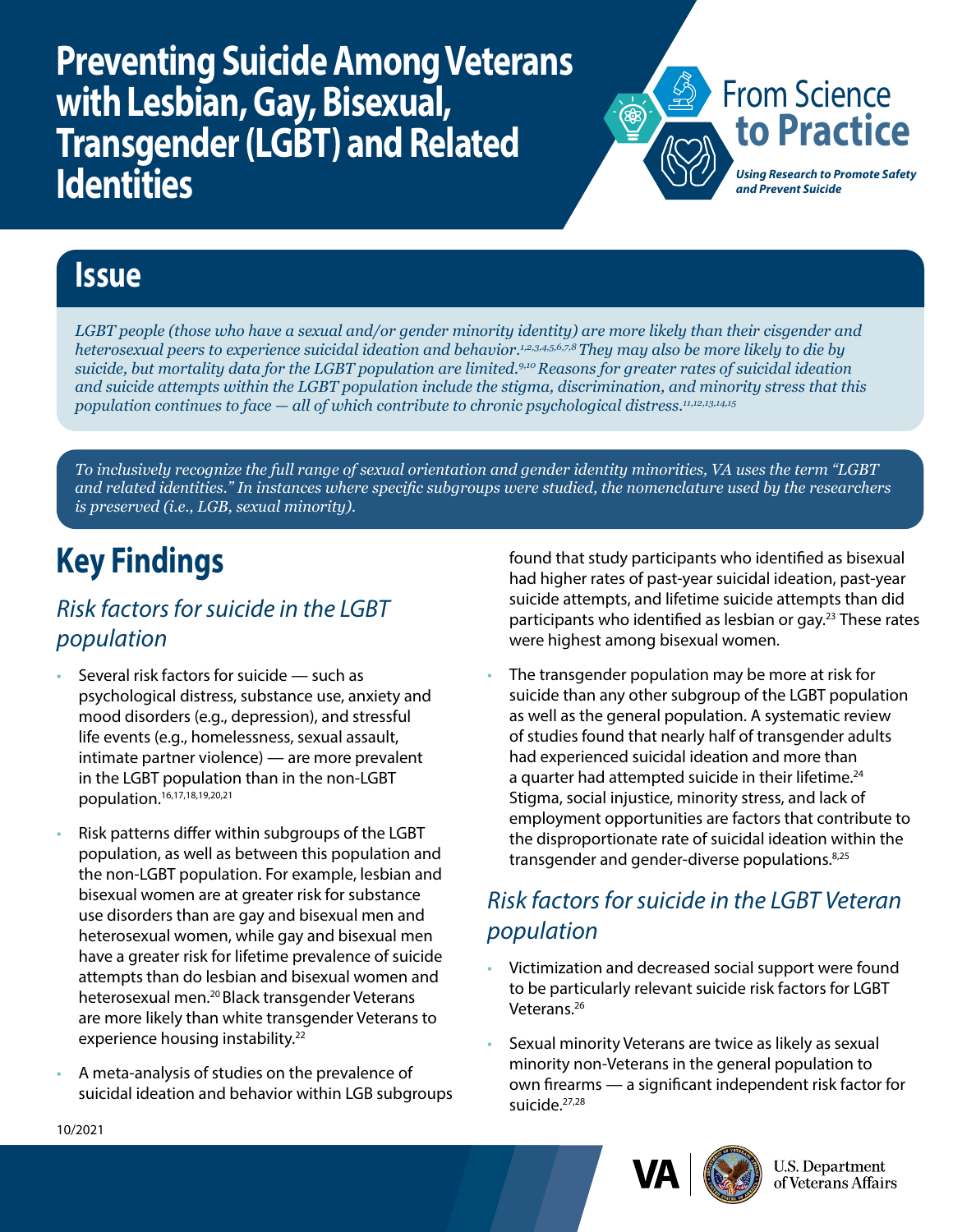- Suicidal ideation may be more prevalent among LGBT Veterans than among heterosexual Veterans.<sup>1,26</sup> One study found that, while there was no difference between LGB and heterosexual Veterans in rates of suicidal ideation or suicide attempts in the past 12 months, LGB Veterans had significantly higher odds for lifetime suicidal ideation than heterosexual Veterans did.<sup>1</sup>
- Transgender Veterans who access Veterans Health Administration (VHA) care have more than 20 times the rate of lifetime suicidal ideation and suicide attempts than does the general VHA patient population.9 In a national survey of 212 transgender Veterans, 57% reported past-year suicidal ideation and 66% reported a history of suicide planning or attempts.<sup>5</sup> Among completed suicides, transgender Veterans are dying at younger age (average age  $=$  49.4) as compared with other studies of Veteran suicide (age 59.6).<sup>29</sup>
- Transgender Veterans are more likely than cisgender Veterans to have a history of homelessness,<sup>30</sup> to experience housing and employment discrimination, and to experience shame related to being transgender while serving in the military. Homelessness, stigma experienced in the military, posttraumatic stress disorder, depressive symptoms, older age, and transgender male identity (being assigned female sex at birth and identifying as male or masculine) are associated with suicide planning and attempts.<sup>5</sup>
- A study of 298 transgender Veterans found that discrimination was positively associated with suicidal ideation and that social support from other LGBT Veterans helped moderate the relationship between discrimination and suicidal ideation, possibly serving as a protective factor.31

## **Implications**

Veterans with LGBT and related identities are more likely to be victims of violence and have higher rates of suicidal ideation and behavior. Different subgroups within the LGBT population are at higher risk for various physical and mental health challenges and adverse social determinants of health. Not all LGBT Veterans experience these health concerns and conditions; however, clinicians can help LGBT Veterans who may be at increased risk for suicidal ideation and behavior by providing an inclusive and safe environment.

# **Ways You Can Help**

- Promote affirming environments to facilitate open discussion of sexual orientation, gender identity, stigma, and needs.<sup>32</sup> Examples of this include asking every patient about their gender identity, preferred name, pronouns, and sexual orientation identity as part of routine assessment and using a Veteran's preferred name and pronouns in conversation and documentation.
- Provide care that incorporates a person-in-context perspective and addresses mental health, mental health-related stigma, and psychosocial stressors.<sup>33</sup>
- Offer inclusive fact sheets and helpful information for Veterans with LGBT and related identities to show that you understand the association of identity and health. Examples can be downloaded here: *<https://www.patientcare.va.gov/LGBT/index.asp>*
- Support Veterans in accessing gender-affirming medical care and establishing connections within the Veteran and LGBT community, as these efforts are salient protective factors against suicide risk for transgender Veterans.<sup>34</sup>
- Familiarize yourself with required standards of care for LGBT Veterans, including VHA directives 1340(2) and 1341(2), available at *[www.va.gov/vhapublications/publications.cfm?pub=1&order=asc&orderby=pub\\_Number](http://www.va.gov/vhapublications/publications.cfm?pub=1&order=asc&orderby=pub_Number)*.